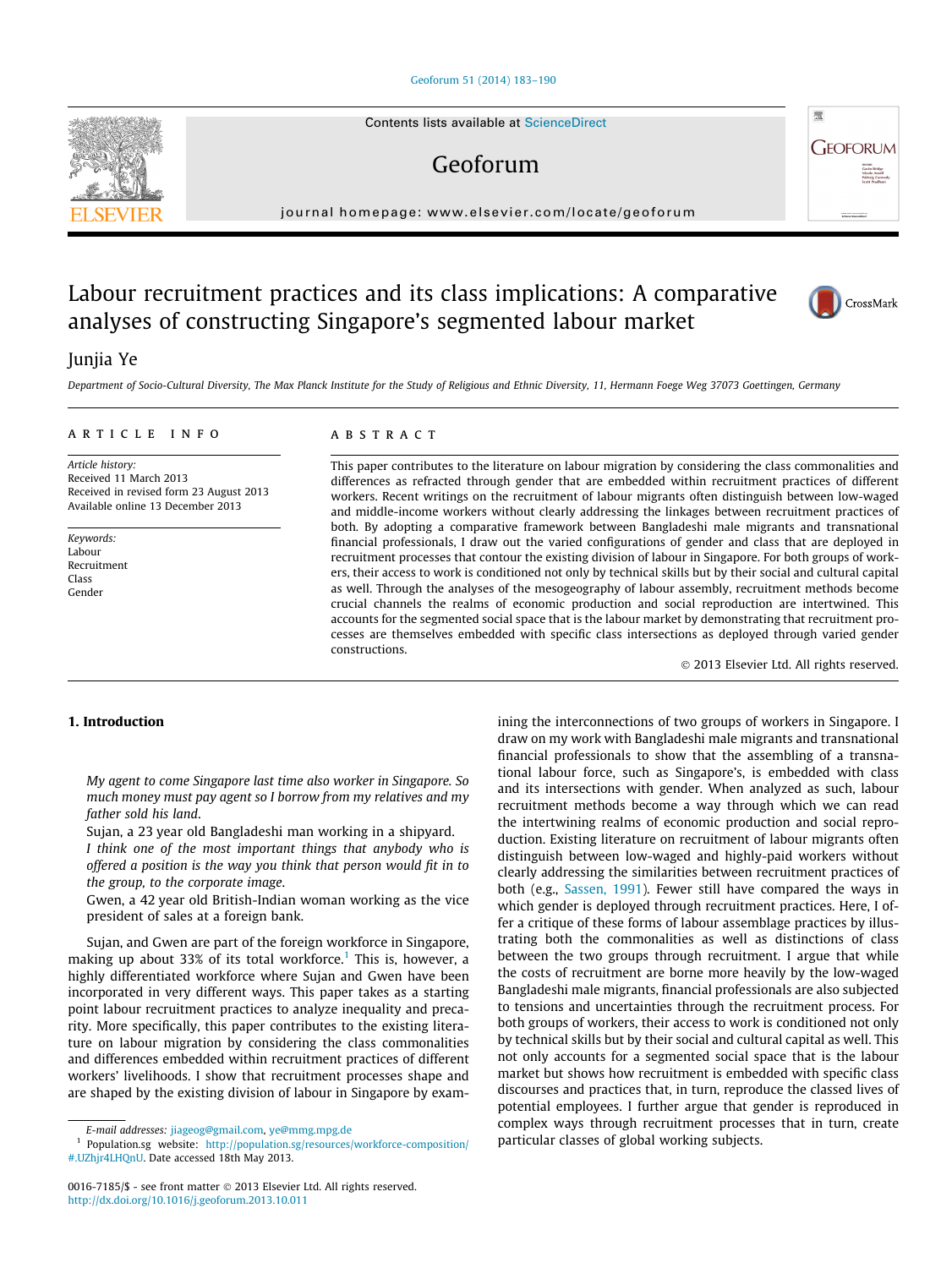Much has been written about the gendered experiences and movements of labour migrants, in particular low-waged female, with a growing interest in male labour migrants from the Third World ([Datta et al., 2009; Elmhirst, 2007; Jackson, 1991; Parrenas,](#page--1-0) [2001; Pratt, 2004; Silvey, 2006; Tyner, 1996; Wright, 2006\)](#page--1-0). The experiences of highly-skilled, highly-paid workers have also been documented, albeit to a smaller extent (see for example [McDowell,](#page--1-0) [1997, 2008a,b; Schoenberger, 1997; Ye and Kelly, 2011](#page--1-0)). There is considerably less, although an increasing interest in the discussions of labour recruitment as a crucial part of migration [\(Lind](#page--1-0)[quist, 2010, 2012](#page--1-0)). Fewer still have employed comparative analyses of labour recruitment and its implications of class intersections with gender. In the remainder of the paper, I first discuss ways in which recruitment has been conceptualized in the context of migration before moving on to highlight what I mean by class. The empirical scope of the paper then examines the role of the Singaporean state in creating the geographical space for specific recruitment practices. This does not only contextualize the argument but given the unique capacity and power of the Singaporean state in shaping the spatial contours of its labour regime for economic development [\(Olds and Yeung, 2004; Perry et al., 1997;](#page--1-0) [Wong, 1997\)](#page--1-0), this section reinforces that the assembly of a transnational labour force is localized and also a multi-level process. This is followed by an examination of the two groups of workers used as comparative case studies who, while differentiated through their work, experience similar social and cultural filters that conditions their access to work.

Existing research indicates that migration brokerage is ''nearly universal – and often transnational in nature – it is at the same time, highly local and patterns of operation are specific to local societies, particularly occupations or recruited populations'' [\(Lind](#page--1-0)[quist et al., 2012: 15; Biao \(2007, 2012\); Chee et al. \(2012\); Grieco](#page--1-0) [\(1996\)\)](#page--1-0). Further, it has also been pointed out how political-economy powerfully shapes recruitment processes. Forming the backdrop, or perhaps even as a key actor in these processes would be the neoliberal attempts at deregulating the labour market ([Peck,](#page--1-0) [1996\)](#page--1-0). Along with the commodification of labour have come the weakening of labour unions, the erosion of social protection in the labour market, withdrawal of welfare entitlements and the widening of inequalities ([Peck, 1996\)](#page--1-0). Indeed, McDowell et al. argued that the British legal system has been unwilling to legislate to control the triangular relationship between workers, employment agencies and employers, leaving workers in the dark about their rights and excluded from forms of labour protection [\(2008\).](#page--1-0) Xiang has also illustrated how labour recruitment agencies are not a sign of incomplete centralization of Chinese state power but rather as a result of hypercentralization. In this sense, agents function as an integral part of a complex structure of governance rather than undermining state authority, market order and migrant rights (Xiang, 2012). Thus, labour market allocation processes themselves need to be questioned. I argue that recruitment processes are not simply the result of existing labour market policies but are part and parcel of the labour market complex to the extent that it can perform social regulation within the division of labour.

The social networks that form social capital becomes integral channels facilitating the recruitment process. Holiday, for instance, points out that Cambodian migrants to Malaysia usually access work through well-known and trusted members of their community [\(2012\)](#page--1-0). This is in spite of the potential employee being duped at the point of recruitment through empty promises of a ''good job'' that comes with a high brokerage price tag. Indeed, Lindquist shows that the informal broker of Indonesian migrants also function as cultural brokers, where the process of moving workers from one place to another requires also localized knowledge to navigate bureaucracy [\(2012\).](#page--1-0)

#### 2. Class and recruitment

Aside from technical skill, potential employees' dispositions, attitudes, social networks and access to wealth can become resources for access into particular social groups, not least of which, access to particular jobs. Bourdieu's ideas of class show that differentiation is pervasive in spite of broad economic sameness by systematically theorizing the unequal distribution of power that is social and symbolic, rather than merely economic and tangible. Here, class is not restricted to a system of simply ownership of and/or control over the means of production but rather is reproduced by an intertwined system of cultural, social and economic capital.

Geographers, in particular feminist geographers, have argued that corporate decision makers often correlate technical skills with other social identities such as gender, nationality, race/ethnicity and language [\(Gibson-Graham, 1996; McDowell, 1997, 2008a,b;](#page--1-0) [Wright, 2006; Schoenberger, 1997\)](#page--1-0), thus encouraging both geographic relocation and feminization of labor. They highlight that performance of work is not independent of one's performance as a gendered, sexualized and raced subject as the value of one's work emerges through lenses that interpret the value of one's other social identities. As McDowell argued, ''class not as categorical positions but as active, ongoing and negotiable sets of practices that vary across time and space'' and accepts that class relations must include social relations that are gendered [\(2008a,b: 21](#page--1-0)). In this sense, class difference does not simply lie at the root of economic exploitation and social marginalization within this form of capital accumulation and production. It is also about what sorts of challenges different people must overcome to access work that is perceived to better their lives. Because it is about social relations, class cannot solely be understood through the analysis of structural conditions either, although as I show these will powerfully shape and to some extent, coerce people towards certain economic lives. Class is also a form of subjectivity that is inhabited through other categories such as race, nationality and, as I highlight here, gender, are embedded within recruitment processes.

Much of the existing work on recruitment describes either lowwaged migrants or, to a lesser extent highly-paid professional with little comparative analyses. Indeed, it has been documented that labour brokerage operates within and reproduces a space of polarization, between bottom-end, low-status, "warm bodies" and high status, highly-skilled workers for professional positions ([McDowell](#page--1-0) [et al., 2008: 751;](#page--1-0) see also [Parker, 1994](#page--1-0) and [Osterman, 1999](#page--1-0)). At the higher end of the labour market, there are agencies and human resource departments of companies that operate across a wide spatial scale, connecting potential workers and vacancies in expanding and lacking sectors, engaging in activities such as going to both local and foreign universities to set up job fair booths. In the UK, for example, short term vacancies in high status law firms source for workers via professional recruitment agencies at an international scale [\(McDowell, 2008a,b](#page--1-0)). At the lower end of the labour market where workers are increasingly cheapened, much of the transnational work brokerage is based on local relations, often where workers are recruited by agents working on an individual, private basis ([McDowell, 2008a,b](#page--1-0)). Useful as this dichotomy might be in conceptualizing inequality, I shift the focus away from this polarization by arguing that each group contends with their own constellations of class tensions and circuits of capital through the recruitment process in ways that regenerate gendered and classed precarities for all. Indeed, the new global working subject – regardless of whether they are lowly or highly paid – is increasingly complex and diverse in the ways they are brought into being. Labour recruitment practices are not independent from race, gender and class. Rather, these practices intersect with various modes of social